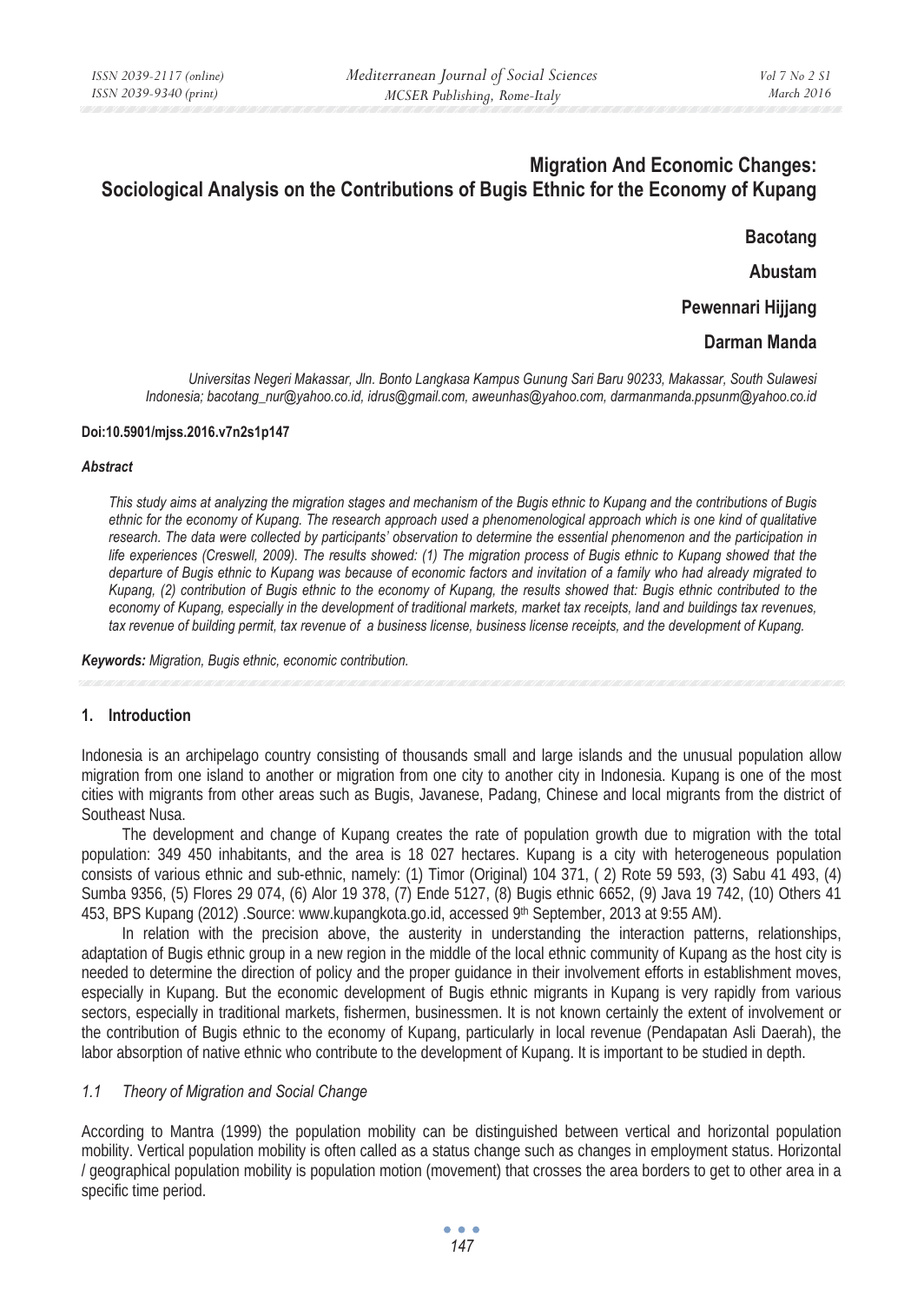| ISSN 2039-2117 (online) | Mediterranean Journal of Social Sciences | Vol 7 No 2 SI |
|-------------------------|------------------------------------------|---------------|
| ISSN 2039-9340 (print)  | MCSER Publishing, Rome-Italy             | March 2016    |

According to the study of Abustam (1989), one of the problems in the study of population movement / migration is the absence of a standard restriction on movement of people or the types. The restrictions of the research involve dimensions of time and space for example, migration from one place to another place or migration from island to another.

Migration theory originally introduced by Ravenstein (1885) in Wirawan (2006) that migration is the movement of people to settle from one place to another and surpass the area or political boundaries or the borders of other countries. Extensively, migration is actually in a global change in the economic, social, cultural and political.

Furthermore, the theory is used as the basic study of other researchers Lee (1970) and Wirawan (2006). Both researchers said that the main motive that causes a person to perform the migration is economic reason.

Mantra (1999), mentioned that some theories revealed why people do mobility namely, the theory of needs and stress. Every individual has some kind of economic needs, social, cultural, and psychological. If the demand is greater and cannot be met, the stress will be greater. When the stress already exceeds the limit, then someone will move to other places that can fulfill needs. This migration theory development is known as the model of stress-threshold or place-utility.

In addition, the concept of choice theory as Becker (1968), in Wirawan (2006), is also used to determine the person's motivation in deciding to work abroad. In this case, the individual is considered as a social being rational in determining the choice. Generally, individuals will apply the concept of economic principles to choose the best alternative or some of the greatest benefits and disadvantages or the smallest risks.

In relation with migration and social change, Sztompka (1993), found: migration and social changes covers certain systems in different periods, whereas the basic concepts of social change is the difference studies should be done at a different time with observation in the same social system. It indicates that in a study changes that occur in the community, the study of the changes can be assessed in the same context but in different time and place.

In the research of Lineton (1975) cited in Abustam (1989), discussed that the migration patterns of the Bugis Pasompe "Ugi" (Bugis nomads) to various areas in Indonesia, including East Kalimantan, West Kalimantan, South Kalimantan, Tanjung Priok, Jambi and the Riu. Pasompe "Ugi" is not just leaving Tana Ugi (Bugis area) because of dissatisfaction with social cultural and political system at that time, but also because of economic reasons to develop trade in the sea.

Bourdieu (2000) cited in Turner (2012) Economy Sociology focuses on network approach, economic and social construction, this focus used concepts of habitus, sphere, interest and capital. Bourdieu argued that how people live their lives as part of the economy to struggle with and against the existing economic structure.

Gronovetter (1982), social capital is one of alternatives to overcome poverty, health education, and the willingness of economic capital at the household level. According to Gronovetter, contribution of social capital is comparable with human capital. It indicates that non-physical capital is able to match with the physical lieutenant.

According to Polanyi et al (1968) Granovetter (1982), anthropological and sociological analysis emphasizes the sustainability of the market in patterns of social organization and cultural significance, namely, economic behavior is not analyzed as a stand-alone human activity, but as inseparable from a wide variety of social, political and cultural, behavioral, institutions, and beliefs. An economic action has a strong delay in the context of social networks.

Referring to Geetz study (1977), about the market economy is an institution at once a way of life, a common style of economic activities which includes many aspects. The market is an entity that is not merely moving and sustaining people economy to meet the sellers and buyers. The market has more complex responsibility and functions.

According to Endan Rudiatin (2012) market economy refers to the exchange with organized principle with particular principle such as price, demand and supply that create the transaction. Market in sociology can also refer to the specific social relationships and specific framework through the role of economic transactions. The first market is the network processes and economic transactions without a specific location or boundaries of space for the entire transaction.

Tamar (2007), the core culture of the Bugis is "*siri'*" and "*pesse'*". "*Siri'*" has double meaning like a coin, and also means "shame" and the other side means "dignity" in psychology which means "self-respect". "*Siri'*" is individuality value owned by Bugis people to achieve the results that can be expected. "*Pesse'*" means tolerant to others in family, relatives and the community; it is the value of solidarity that exists within the Bugis to adapt with the social environment.

The creation of compound community in a city, like the description of Furnival (2009), compound economy provides opportunities to the presence of diversity and the economic activity gives effect to the social relations.

Meanwhile, Castells (1976), equalize urbanization as modernization and modern society is equal with the industrial capitalist society, outside of the reality of urban development in third world countries.

According Tirto Sudarmo (1993), the trading strategy of Bugis ethnic in Samarinda as distributor of the daily demand of society, when people need rice, Bugis traders bring rice commodity from Sout Sulawesi.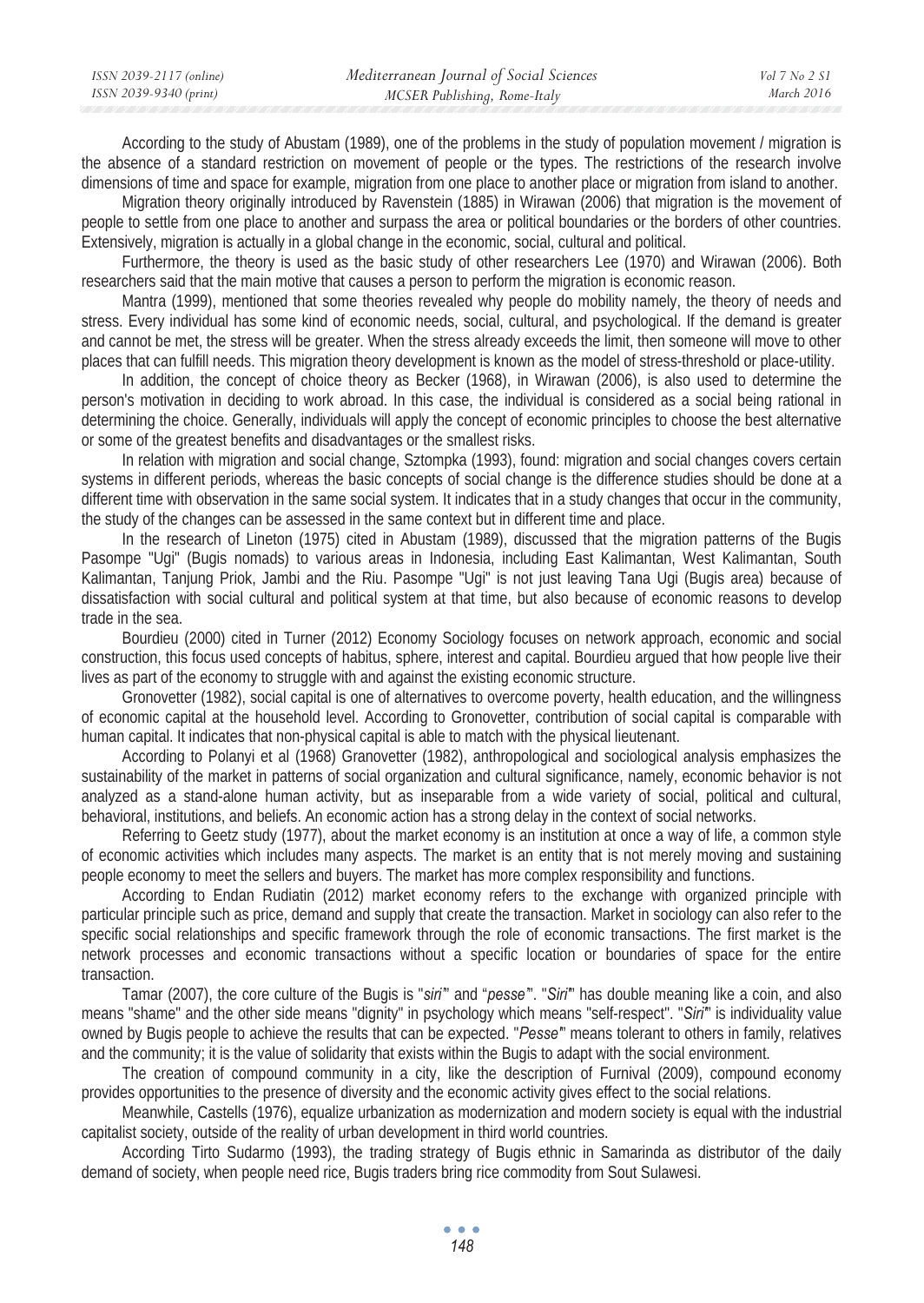## *1.2 Assessing Relevant Research Accomplished*

Lineton (1975), found about the migration patterns of the Bugis: *Pasompe Ugike* various regions in Indonesia, including East Kalimantan, South Kalimantan, Tanjung Priok, Riu, Jambi. The result showed that the main factor of *pasompe* is dissatisfaction of cultural and political social system at that time, but also for economic reasons. In the research of Tamar (2007), the Bugis ethnic as a businessman has been known since before independence, despite the ebb and flow, but its success to be in national scale entrepreneurs cannot be denied. The success is inseparable from the local wisdom values of Bugis culture itself, the work ethic.

# **2. Research Method**

## *2.1 Paradigm Study, Type and approaches Research*

This study aims at describing and analyzing the migration of ethnic Bugis and social change from the origin to the destination. Furthermore, summoning the migration and social change of Bugis ethnic and contributing to the economy of Kupang. Therefore, the approach in this study is sociological approach.

The research approach above used a phenomenological approach which is one kind of qualitative research. The data were collected by participant observation to determine the essential phenomena of participation in life experiences (Creswell, 2009).

Qualitative approach used in this study taking into account that this study reveals a subjective human perception, in this case the migrants of Bugis ethnic in Kupang as research objects. Collected and obtained data of research subjects were oral or written statements, the perception of expression, subject observation atmosphere which is observed carefully.

## *2.2 Location research*

The three villages namely, Naikoten I, Fatu Besi Oeba, and Oesapa are the majority of Bugis ethnic who lived and conducted business activities and trade. Before discussing the three villages, it is important to discuss Kupang city in general. Kupang city is located on the western tip of Timor Island, the location is not also near from the State of East Timor, but it is also dealing directly with North Australia. This condition puts Kupang as the gateway to the south of the Republic of Indonesia. This strategic position allows Kupang future will be the best choice as a gateway entrance / exit (Entry and Exit Gate) people, trade flow of goods / services, the current local, regional, national or international. Source: http: //www.petantt.com/kota-kupang. Accessed on 17<sup>th</sup> March, 2015.

# *2.3 The history of the formation of the city of Kupang*

The history of the formation of the city of Kupang: The name of Kupang is derived from the word Lai Kopan (Nai Kopan) is the name of a king who ruled the city of Kupang before the Portuguese arrived in Kupang. In 1486, Timor Island has 12 harbour cities which are often visited by traders from western region of Indonesia to seek sandalwood, but the twelve cities are not mentioned by name. One of the cities is from the port city located on the strategic coast in the west of Timor Island. The city is known today by the name "Kupang," the city currently consists of six sub-districts namely, Alak, Maulafa, Oebobo, Kota Raja, Kelapa Lima, and the Kota Lama, and 51 villages, special locations in this research are three villages, namely Naikoten I, Oesapa, and the Fatubesi Oeba. Source: www.kupangkota.go.id, accessed 9<sup>th</sup> September, 2013 at 9:55 AM).

Kupang wide and geographical conditions, extension: 18 027 ha, geographical conditions are topography highs above sea level in the south with a height of 100-350 m, the lowest area above sea level in the north with a height of 0-50 m Level of average slope 15 percent. The formation of geologi ground consists of a hard material and non-volcanic materials. Mediterranean / rencinal / liotsol materials in District Alak, Maulafa, Oebobo, Kota Raja, Kelapa Lima and the Kota Lama. (www.kupangkota.go.id.) Accessed 9th September 2013, at 9:55 AM).

Geographic and Administrative boundaries: Geographical Limits: 100 36 '14 "- 100 39' 58" South Latitude 1230 32 '23 "- 1230 37' 01" East Longitude. Administrative limits: East: District of Central Kupang, Kupang Regency West: District of West Kupang, Kupang Regency North: Kupang Bay South: Nekamese District and Sub-District of Taebenu, Kupang regency. Source: http: //www.petantt.com/kota-kupang/accessed 17th March, 2015

The results of this study outline the findings or results of interviews with informants in the field. The results of these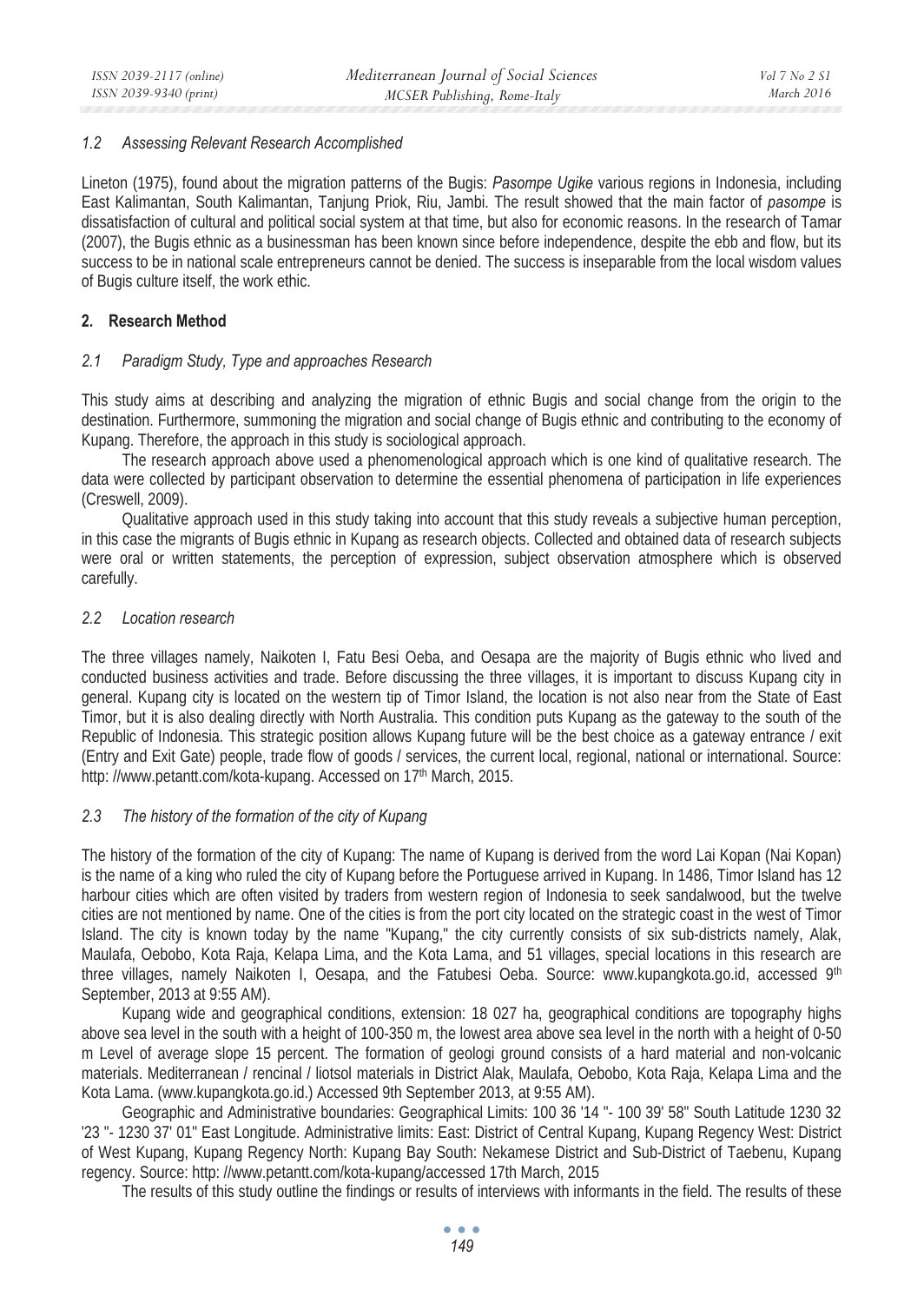interviews aimed to obtain data about the migration process of Bugis ethnic, economic development of Bugis ethnic, contribution of Bugis ethnic to local etnic and the economy of Kupang.

## **3. Results and Discussion**

#### *3.1 Migration Process*

Research on the stages and mechanism of migration of Bugis ethnic from South Sulawesi to Kupang, through various processes or stages through which the migrants. Stages, namely preparation of the departure of capital, set off with the first successful family in the city of Kupang, the experience of friends who have migrated in Kupang, and invited by friends. There are several theories stating why someone takes decisions mobility or migration, including the theory of need and stress. Every individual has a need to be met, such as the need for economic, social, political, and psychological. The level of stress experienced by individuals is inversely related to the proportion of fulfillment.

There are two results of stress, namely when the stress level of people is low, then a man will not make the shift. A man remained in the area of origin and the need to adjust the existing environmental conditions. If a person's stress level is high, then a man will make the shift to meet their needs. In other words, someone migrating to other areas that have a usefulness or piece utility lower into areas that have a higher usefulness in regions where the needs are met. (Mantra, 2004).

According to Lee (1976 in Mantra, 2004), the migration process is influenced by several factors: (1) individual factors, (2) the factors contained in the regions of origin, (3) the factors contained in the goal area, (4) barriers between regions of origin and destination. Thus, the rural-urban mobility and reflects an imbalance in these two areas. Therefore, the direction of movement of residents of the city also tends to have large forces that are expected to meet their economic needs. Although that case, other factors that may cause migration as a factor of distance, cost, and information obtained. The distance factor and the cost as a whole because of the advances in the field of transport, the distance is already a function of money or costs.

The migration process of Bugis ethnic to Kupang is a migration phenomenon against the background of various things like interviews of informants below:

## *3.1.1 RK informant*

The researcher interview with informant: RK, address of RK's workplace in Presidential Market Naikoten I Kupang, on 15th December, 2014 at 11:00 PM stated that:

*.....I went to Kupang in 1990 and participated with my friend to change the fate with skills of a tailor in Bone and after arriving in Kota Kupang, I continued my work as a tailor. Alhamdulillah, with persistence and patience I managed to send my child in Bone until college. While my income every month, Alhamdulillah, it is enough to support my wife and three children, and even I could buy a house and a car for my wife and child in Bone. And then the Kiosk rent is very cheap only Rp. 3,000,000 per year. (Interviewed on 15th December 2014 at 11:00 AM).* 

The result of interview with RK above can give an idea that according to Lee (1966), Todaro (1979), Mantra (2004), argues that the motivation for someone to move is economic motives. The motive develops because of the economic disparities between regions. Todaro called the main motive as rational economic considerations. Urban mobility has two hopes namely, to get a job and earn an income higher than in the countryside. Rural-urban mobility also reflects an imbalance between the two areas. Population movements also tend to cities with higher opportunity to fulfill the economy needs.

It is in line with the findings of Tamar (2007), the value of local culture serves as a dynamic factor to the success of Bugis entrepreneurs, spurring their zeal to compete in conducting business activities that allow them to succeed. The seven values as follows: for Bugis, work hard (*reso*) is a way to maintain siri '(dignity). In working constantly determined (*getteng*) to finish the job. During the work continues to maintain the norms (*lempu*) and trying to find an alternative finishing work intelligently and creatively (*acca*). After all the effort (*reso*) is done; and then surrender to God, but he believes that fate of God will not come without effort. After succeed, he enjoyed to spend appropriately (*asitinajang*) and partly used to sympathize other relatives (*pesse* ').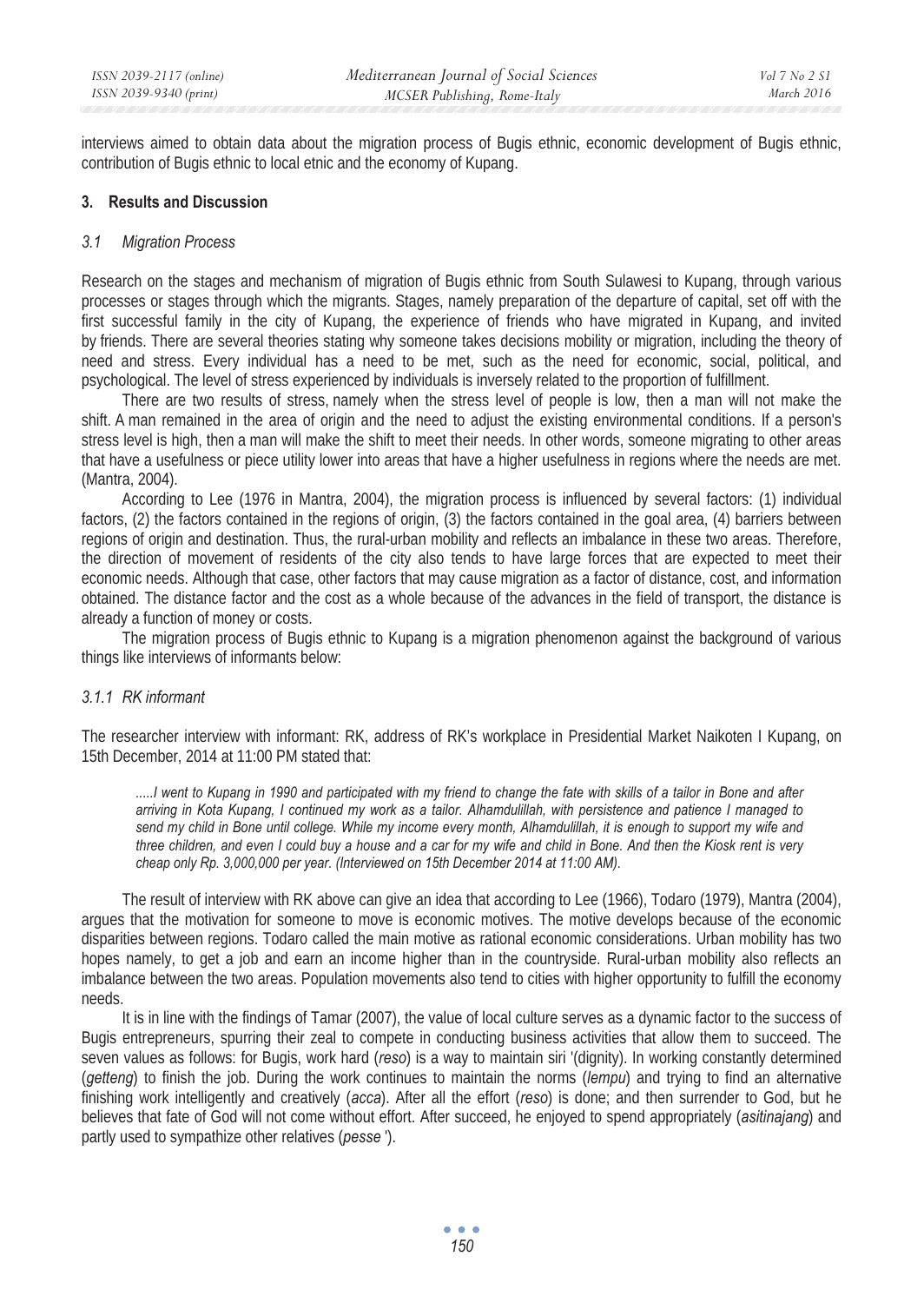#### *3.1.2 Informants UM*

On tenth December, 2014, at 11:00 AM, the researcher interviewed UM, the age is 26 years old, profession as a trader, address: street Tempelo, Kupang, since 2010 migrated to the city of Kupang. The researcher asked to UM about the process of migrating to the city of Kupang.

UM replied: I went to Kupang because I was invited by my wife's uncle, and then in the early departing Um bring capital IDR 25 million for start-up capital, UM told that there were several times to move to sell at the beginning of his arrival, till he got a great place. UM told that his spot now o is pretty good income reached to Rp. 2 million to Rp. 3 million. It means that UM can save money every day Rp 200 thousand to Rp. 300 thousand with monthly income between 6 million to 9 million rupiahs. Whereas, the rent is only 7 million rupiahs annually. The researcher also asked "Is UM often go home?" UM answered: every Eid with his family, they return to Bone by plane, UM continued the story that he ever return for six in the village, because UM has a permanent home in the village with the results of operations in Kupang but his wife did not like at home in the village without any money. Finally, UM agreed to return to Kupang. (Interviewed on 10th December, 2014, at 11:00 AM).

## *3.1.3 Informants H.AB*

The researcher asked about departure to Kupang, H.AB answered: I came in Kupang joined with brother to sell in the Inpres market, Naikoten I, Kupang.. H.AB came in Kupang in 1990, H.AB has a standalone now (stall) in the Inpres market and has a home to stay, H.AB pilgrim with wife. H.AB has four children. The researcher asked about earnings, H.AB answered: it depends on how many buyers between 2-5 million rupiahs per day and even more in the feast. The researcher asked whether the H.AB pay market tax. He said there is market tax but it is cheap, one day for 1,000 rupiahs and 50,000 rupiahs for a month. H.AB told that at first, her brother did not like in Kupang but finally he likes to work there, H.AB's brother has succeeded and his wife and children already stayed to Kupang. (Interviewed on 27th January, 2015)

The migration process and the success of H.AB in Kupang is inseparable from the role of older brother who was already successful in Kupang. Thus, brother and friends are very influential on the migration process and the success of someone like the description of Bourdieu (2000) cited in Turner (2012) that Sociology-Economy focuses on network approach, and the construction socioeconomic, using the concepts of habitus, sphere, interest and capital. Bourdieu argued that how people live their lives as part of the economy to struggle with and against the existing economic structure. In line with the research of Brown (1994), in Thailand about the behavior of discriminated minority groups. The success of the minority traders of Bugis ethnic was because of enabling the ethnics as a means of ethnic social to construct social solidarity, form a group of South Sulawesi Family Harmony to strengthen their network. The task of the group is to accommodate and assist new Bugis ethnic to open a business with the help of trade goods as desired.

The results of interviews with the informants above that migration to Kupang because in the region village (Bone) is hard to make money and work just as farmers, the income is not enough to live and other needs like building a house, expenses for wife and children, new marriage, thus decided to look for a new life and participate with uncle of his wife who success in Kupang.

Based on finding of Mantra (1999), mentioned that some theories that reveal why mobility is the theory of needs and stress. Every individual has some kind of economic needs, social, cultural, and psychological. If the demand is greater and cannot be met, the stress will be greater. When the stress already exceeds the limit, then someone will move to other places that have a usefulness value of the fulfillment of their needs. The development of the migration theory is known as the model of stress-threshold or place-utility.

Nevertheless, as mentioned earlier, according Revisten (1885), Thomas, Stouffer (1940), Lee (1966), Norris (1972), Mobolngunje (1970), and Mantra (2004), briefly, behavior of population mobility called as legal-migration, where the migration law is determined by some factors namely the most dominant factor affecting a person to migrate is the difficulty of obtaining work in the area of origin and makes it possible to obtain employment and better income in the goal area. Destination area must have benefit values (place utility) is higher than the original area. News of relatives or friends who have moved to other areas is very important information for people who want to migrate (Lee, 1885 in Mantra 2004). If the city influence is higher, then the mobility will be higher. In line with the opinion of the experts above, it shows that according to the findings of Bugis ethnic, migration to Kupang is much involved by following family and friends experience to migrate to Kupang.

Bourdieu (2000) cited in Turner (2012) Sociology economy focuses on network approach, economic and social construction, using the concepts of habitus, sphere, interest and capital. Bourdieu argued that how people live their lives as part of the economy that are struggling with and against the existing economic structure. Referring to research Brown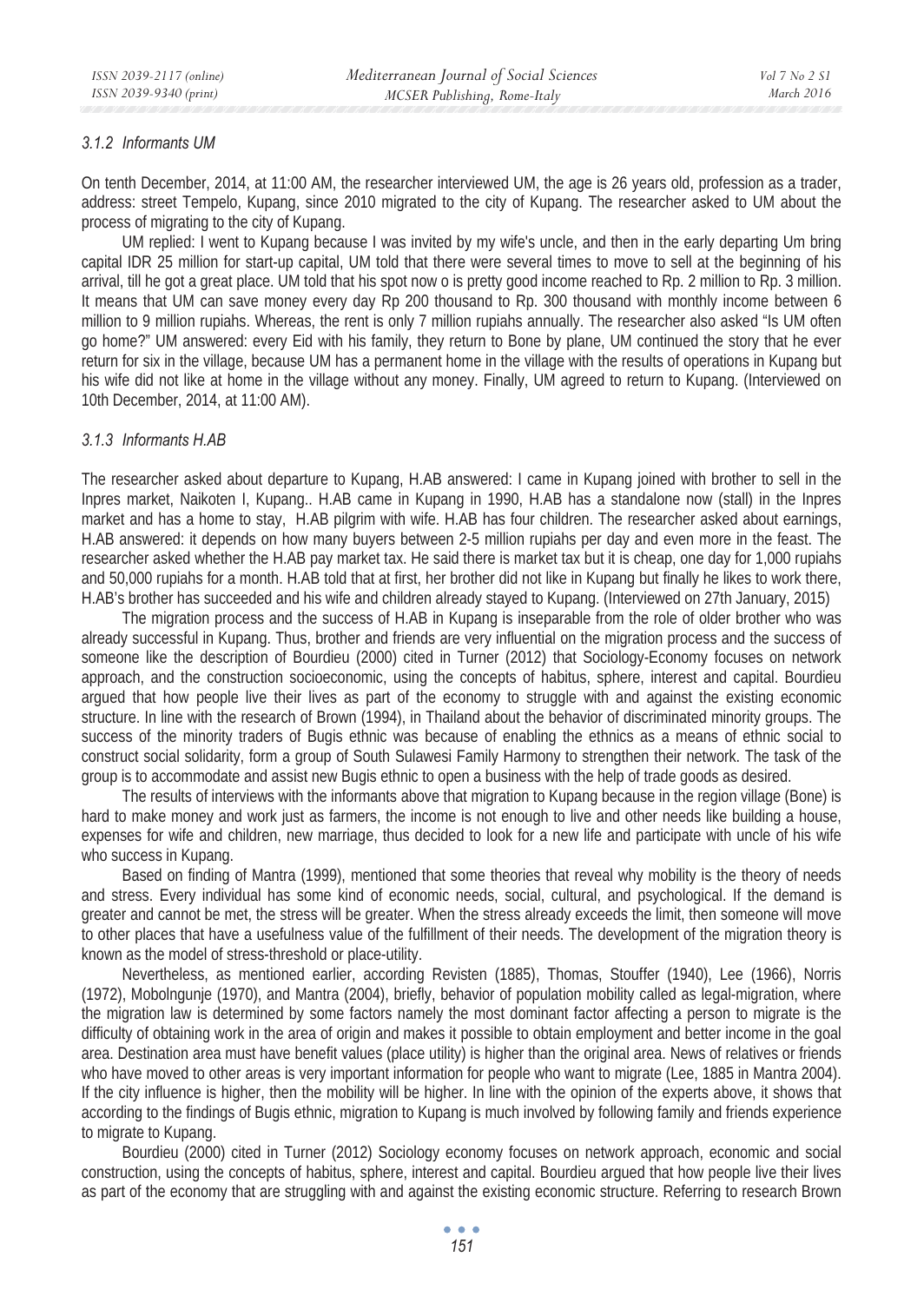| ISSN 2039-2117 (online) | Mediterranean Journal of Social Sciences | Vol 7 No 2 S1 |
|-------------------------|------------------------------------------|---------------|
| ISSN 2039-9340 (print)  | MCSER Publishing, Rome-Italy             | March 2016    |

(1994), in Thailand the behavior of discriminated minority groups. The success of the minority traders of Bugis ethnic because of enable ethnics as a means of ethnic social construct of social solidarity, form a group of South Sulawesi Family Harmony to strengthen their network. The task of the group is to accommodate and assist new Bugis ethnic to open a business with the help of trade goods as desired.

In the research of Endang Rudiatin (2012), about the economic integration of migrants in the village characterizes business relationships intertwined with the relations of kinship, friendship and ethnicity. Economic behavior is identified, namely, the old relationship between buyers and sellers is part strategy and security risks and comfortable in transaction, long-standing relationship in which the social network is also related to social, politics and religion relationships. All the networks that participate in economic activities, tied to loyalty and trust. The bond is attached to the base of kinship, friendship and then the bond is to determine the stability of the economic networks of Bugis ethnic. Economic networks of various kinds of trade, not only by commodity alone but also by ethnicity.

#### *3.2 Proses changes Bugis ethnic economy and contribute to the economy of the city of Kupang*

In line with the findings of researcher on contribution of Bugis ethnic to the economy of Kupang is very significant with BPS data in Kupang, source: www.kupangkota.go.id. Bugis ethnic in Kupang is about 6652 people working as a majority of traders and businessmen; it can contribute to the economy of Kupang. Economic contribution to the Bugis ethnic needed professional management by local governments, because there are many traders of Bugis ethnic have not been taking care of a business license letter and business place license letter due to the difficulty of various administrative requirements. In order to know the findings of researcher, there were interviews between the researchers with informant below with three social classes Bugis ethnic migrants in Kupang as follows:

## *3.2.1 Elite class*

Bourgeoisie class is the class of the migration of successful Bugis ethnic in the business of trading such as large traders, entrepreneurs, wholesalers and forth as researchers' interview below:

## *a. Informants BK*

BK's journey by ship from Makassar to Kupang using the KM Bukit Siguntang, accidentally, the researcher met BK, age 32 years old and work as trader:

informant ... .. BK told about the journey so long to Kupang, and told about the failure and success. BK told about the round trips of Kupang-Makassar each week by using a ship that carrying goods such as cloth gloves, bedding, shoes and sandals with a minimum purchase of Rp. 100 million to Rp 500 million. Then the researcher asked whether BK is selling alone or have subordinates? BK said: there are 10 subordinates in Oesao, every Friday BK went to Oesao to take the money, the amount of money depends on the provision, it is about Rp. 10 million, while the salaries of subordinates according to BK were not paid but every item was given a basic price, so the subordinates can sell over the base price as the profit of subordinates, while the net income every month  $\pm$  Rp. 30 million. BK proceedings in his speech of 2006 I was selling around in all districts in Southeast Nusa, ranging from Kupang, Rote, Sabu, the whole island of Flores, and Sumba. BK told about the bankrupt that cannot pay debt at the boss, now Alhamdulillah I've bought a house, selling place and accommodate the goods. (Interviewed on 19th November 2014)

## *b. Informants AM*

And then the researcher interviewed the informant AM, Saturday on 27th December, 2014 at 06.00 am, at the time of the morning at Nostalgia Park, Kupang, AM stated that:

*Go to Kupang in 1974, AM told about the first time went to Kupang come with AM's brother in Kupang. AM told about the journey in Kupang in 1974. AM told the first trip to Kupang began with AM's brother. AM was independently and several times move to other places. Am told about the experience in 2000s, AM bought land in the mayor, after building a new home and a place to sell sustenance feel better and could pilgrimage with parent in law (wife), and AM cand buy a car, now AM is no longer guard the store, only parent in law (wife) with children who watch, AM told that beta (I) just charity, and ask for forgiveness to God, because I had an easy time naughty, so now I pray, and to pray to God for mercy and charity to provision the Hereafter.* 

AM told that at the time of Hajj, AM said in Mecca is often invited a fight by the people, AM told about the first time was easy fights in Kupang said AM rewarded by God in Mecca. AM further told the researcher that in AM's house is kake'e ( miser) when eating never scolds people, so in Mecca often cannot eat, this is the reply of God. AM then continued the story in Madina been lost because of the way arrogant, AM told to parent in law (wife) that I will not be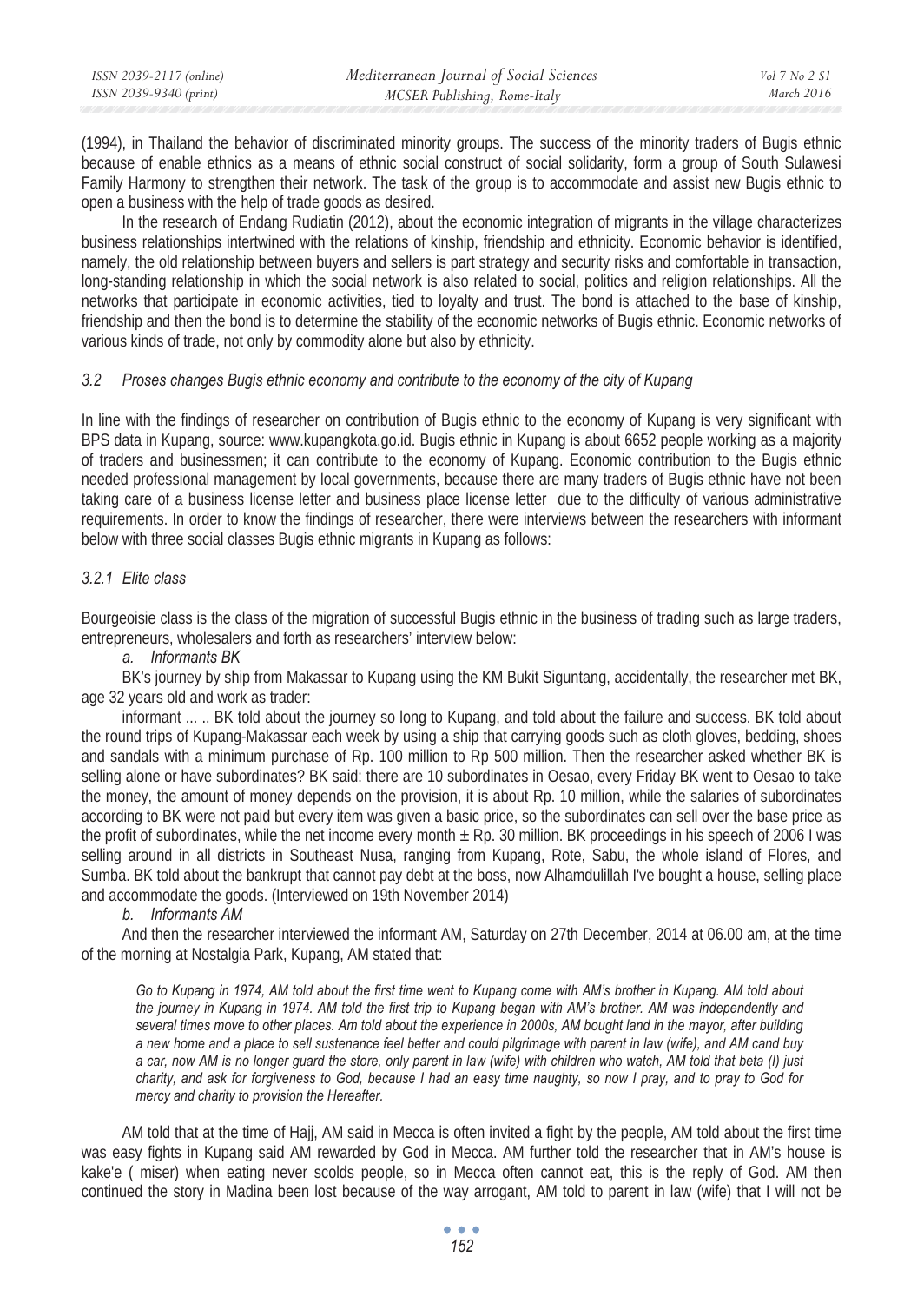missing here (Madina), briefly, AM went to pray in the mosque of Medina and cannot go back to the first place because AM see the mosque door looks all the same.

The result of interviews with the bourgeois class above shows that the essence of capitalism is competition possession, and rationality. In contrast to feudalism in which capital and sources of class formation depends on the ownership of land area and tradition, the source of difference capitalism and class divisions are capital and industrial capital holdings. The era of capitalism, the working class orientation is not the development of loyalty to the patron who protects the local elites who act as local authorities, because they tend to be alienated proletariat and experience the process of exploitation Yag cause their position really marginal. Labor relations between employers and workers in the era of capitalism are not built because of understanding and social solidarity, but rather because of necessity. The workers generally work because of the desire and need to be rewarded, and they tend to be powerless because of the developed dominance and hegemony of the bourgeois class with subordinates (Suyanto, B. 2013).

Marx considered the subordination of the working class and the bourgeoisie is the most important character of capitalism, because the position and the way that the bourgeoisie will be able to freely absorb the added value (Suplus value) of the workforce. Bargaining position is weak, the proletariat will often vulnerable to exploitation of the bourgeoisie or the owners of capital will continue to increase profits by minimizing expenses. This context is not wrong to say the new capitalism actually called capitalism when the heart of his life, namely the rationalization on sustainable income through the exploitation of labor, enters shutter community production (Suyanto B, 2013).

Capitalistic system, divided into two different types, namely the value (use value) and exchange rate (exchange value). Value for an item is the value of the goods benefit or benefits provided by an item when the item is used. The exchange rate is the value of an item that is obtained when the goods are exchanged for other goods. System of modern capitalism, the production of large number of items aimed primarily at exchange value, to earn some money as profit into capitalism strength for the goods they sell to the market. The capitalist system, the production of goods carried for sale to the market, and opened it for their own consumption (Suyanto, B. 2013).

The fundamental essence of capitalism, according to Robert Lekachman and Borin Van Loon (2008; 3), cited Suyanto B. (2013), among others: (1) Capital is part of the wealth of a nation Yag is a man's work and therefore can be produced repeatedly time (reproducible); (2) the system of capitalism, a society of capital equipment, the tools of production are owned by a handful of individuals who have a legal case for the use of his property in order to reap personal gain; and (3) of capitalism depends on the market system, which determines the distribution, allocating resources and determining the level of income, salary, rent expenses, and profit from social classes are different.

The fundamental essence of capitalism, according to Eric Wolf (1990: 77-90) quoted Suyanto (2013), mentions three main characteristics that marked capitalism. First, the growing wealth of the capitalist class that money can buy labor and production facilities to manufacture merchandise in the marketplace. Second, the capitalist class controls all means of production that are important in the economy of the community and restrict the free access of workers to the means of production, so the worker must sell their labor power to the capitalist. Third, the maximization of profit through the production of controlled entirely by the capitalist.

Meanwhile Ernest Mendel (2006), in more detail proposed five fundamental feature of capitalism, quoted (Suyanto, 2013). First, at the level of production, is the capitalist mode of production of commodities, namely production that sells all the results to the market to reach maximum profit. The production of commodities is a buffer through which the capitalist economic viability capitalists derive more value from the proletariat, and the value of commodities produced. Second, the production is based on private ownership of the means of production, that is, the power set strength productive- means of production and labor - not the collective property, but private property, whether it is personal interests or the group's financial authorities. Thirdly, the production run for an unlimited market, and is under the pressure of competition. Every capitalist attempted to receive the profits that can be dredged from the market. Therefore, each capitalist compete with other capitalists. Fourth, the production goal is to maximize profits. The ability to compete which led to the ability to make profits as much as possible requires the capitalist to sell commodities at a lower price than its competitors. Capitalists must expand its production network, so as to produce more commodities. The most efficient way is to increase the ability of its machinery, which is generally expensive, so to comply, the capitalist would not want to maximize profits by developing production as much as possible. Fifth, capitalist production is production for capital accumulation. Capital requires a majority of more value collected for poured back into productive activities. The surplus values taken translate into additional capital in the form of machinery, raw materials and additional manpower.

Capitalism, the ownership of the means of production is generally formal absolute. Someone cannot cultivate or involved in the processing of land, though legally recognized as the owner of these shares. The capitalist system is the only way for everyone to get the goods and services that have been produced which go to the market and to exchange his money with the goods. Likewise, a person in need of money, then he should go to the market and bring her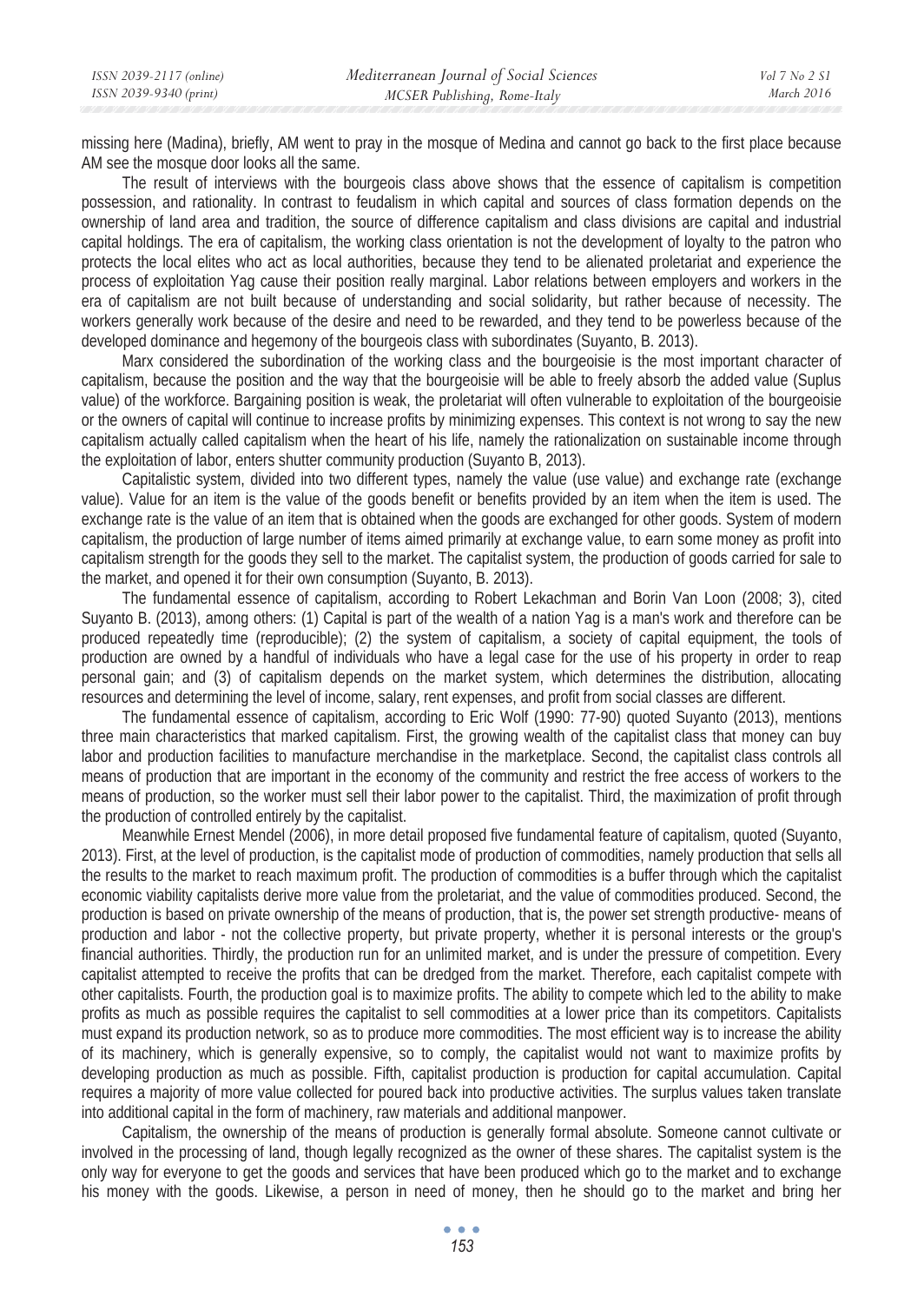belongings to be traded in the market, Muyanto (2012; 18).

Bugis ethnic in Kupang is one of the ethnics that portray Mulyanto theory above, where Bugis ethnic assume the market is a fundamental institution in capitalism that allows the exchange process. Bugis ethnic make the market as a social institution that organizes social networking exchanges on the basis of supply and demand.

The economic system of capitalism has been subjected to various changes and adjustments in accordance with the demands of the times. Form of capitalism earliest production is what Marx called as manufacture industry, where a number of craftsmen work at a company with specialization and division of labor is quite complicated, but effective. Different premises of traditional economic activities are often inefficient, in the capitalist economic activity, which develops generally in work machine, where the labor began to be replaced by machines.

According to Adam Smith quoted Suyanto, Bagon (2013), capitalism, and drive productivity. Free market economy is believed to provide positive benefits, especially if the state does not interfere with restrictions. The capitalist system, principles developed by laissez faire (let it act alone), but according to Smith will create capitalism thrive benefit the community because it is controlled by Invincible hand (hand visible) which naturally regulate the balance between freedom and necessity (law of supply and demand).

#### *3.2.2 Middle class*

#### *a. Informants M.AB*

Researchers interviewed M.AB, age 20 years old, live in Oesapa, Kupang, the researcher asked how long M.AB in Kupang? M.AB replied:

*..... I am 20 years old and bring the goods to the capital, as well as bring the family while the place / home of their own, producing dirty every day between Rp. 5 million to Rp. 10 million while net income per month M.AB states between Rp 10 million and Rp 20 million. Then the researchers asked how levies market day? He replied between Rp. 1000 Rp. 5,000, whereas a business license tax and business licenses annually Rp. 250,000 to Rp 350,000. Researchers asked the status of ownership of business premises AB. express one's own Alhamdulillah has several places in the city of Kupang, including a residential house in Jln. Pharmaceutical Penfui Kupang.* 

Researchers asked about the relationship with the community (people Kupang) AB stated either as long as I exist in Kupang, there is only a small competition among traders, it is common place among merchants, fellow ethnic rivalry happen.

#### *b. Informants RK*

Further interviews RK on 15th December, 2014 at 11:00 AM, and RK told me about RK's family illustrates that let me (RK) stated that it:

 *... .Study Only 3 SD (grade three is not finish) but RK determined to send his three children to college, RK said that children is the responsibility of parents to educate and meet their needs. Then RK talked for ten months a year ago Rk*  can collect money from sewing as much as Rp. 80 million, then RK pulled a cigarette and burn then sucked through the *smoke billowing as he continued his story before arriving at RK Bone tells the story of the old car and buy a new car sells brand X-oper metik secen in 2012 at a price of Rp. 150,000,000 for his son who was studying in STIKES Bone and RK said one semester longer the child will be a midwife with PTT contract.* 

After I told him about the vagaries of his journey, RK proudly stated that people look at my work tailor so no one believed my income such as members of Parliament / esalon I, even proudly states that his son often asked by his professor on campus about the work of his father, finally RK also ending to my story with as many guests dating bring clothes to be sewn, and then I leave home and Belau asked when I come again, and I say Inshallah later when I have time to visit.

#### *c. Informant H.LM.*

The researchers interview on 20<sup>th</sup> December, 2014, with uncle H.LM. about the process of departure to Kupang, he replied:

*... ..When I joined the family, I do not know su (already) long not remember lai (again). The researcher asked about the store, H.LM answer it was my shop, and two plots next, two plots that I rented to people with per square with price of 50 million per year, sumau (already completed) out of contract (again).*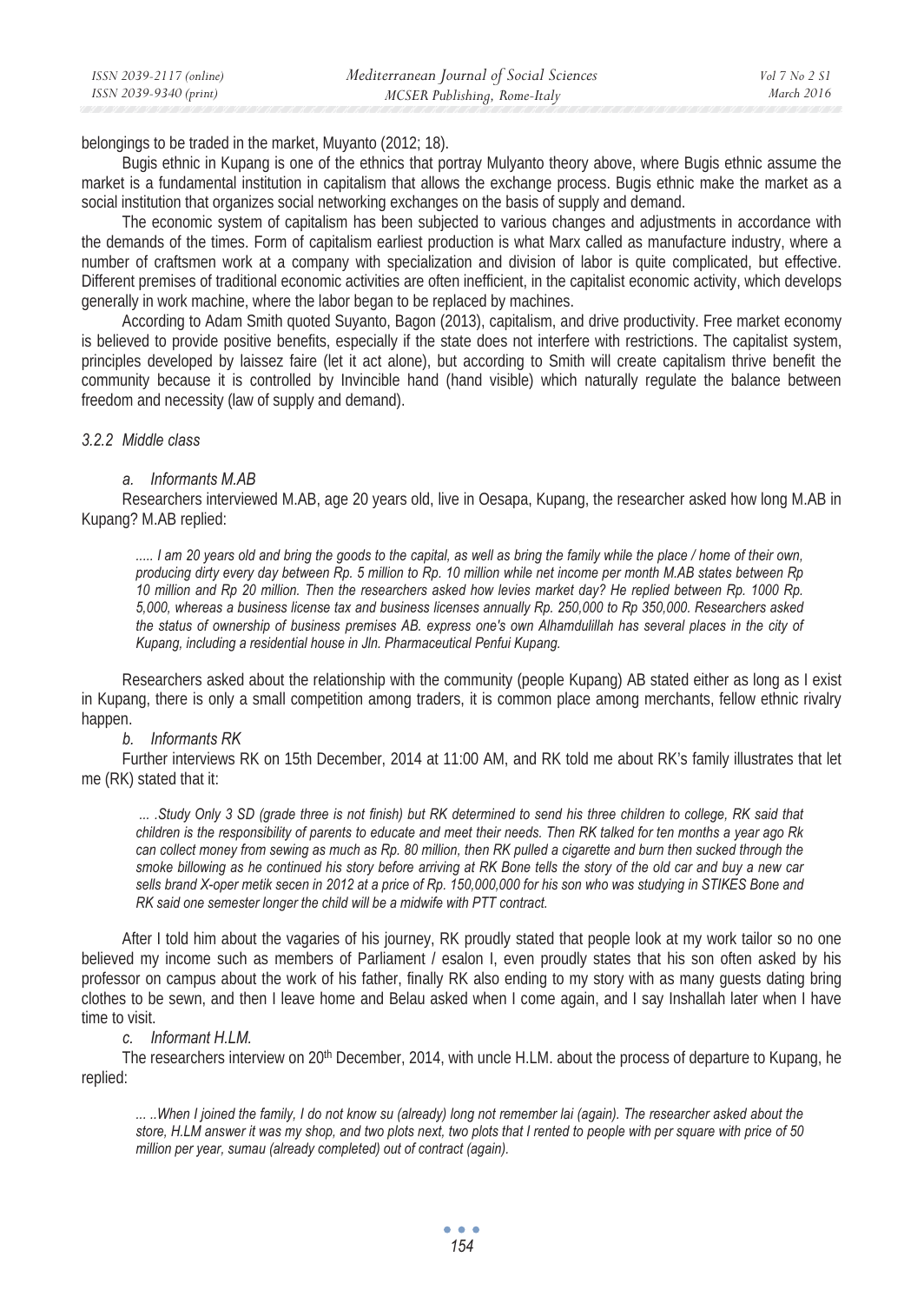#### *d. Informants H.ST*

The next day the interview on 20th December, 2014 with H.ST, age is 30 years old, live in Inpres market, Naikoten I, the researcher asked about the process of departure to Kupang, he replied:

 *... .I accompanied with my uncle and I work in uncle as subordinate to sell in his shop, then a few years, I marry the child's my uncle, after the father-in-law (law) passed away, I took over the business with my wife. Now the shop-in-law, I leave to the brother-in-law because I've got my own shop, while the income between Rp. 5-10 million per day, while the net monthly income of between Rp. 5-10 million.* 

In line with the above study, barayen Becker Gary S. Turner (2012) looked at the economic sociology as the study of non-economic phenomena with the help micro-economy. In other case, Boltanski and Thevenot (2006) cited by BS Turner (2012) that the economic actors to develop what is called a conversion, as part of efforts to coordinate economic measures, conversion establish a standard way of thinking about reality and give reasons why action should be done.

The results of interview with the informant in middle class of Bugis ethnic above, then the researcher can give an idea that capitalism merchant of Bugis ethnic in Kupang is still traditional and still controlled by large capital owners, thus according to Weber capitalism is a value or mental attitude for profit rationally and systematically or a system of production-oriented quest for profit. Capitalism, according to Marx is also a mode of production and the relationship with the production process, which is led by implication in the context of the political economy, social psychology and cultural. When feudalism began to fade, and then present capitalistic economic system, then what happens then is the relationship between social changes in people's lifestyles.

#### *3.2.3 Retailers class (bottom)*

The researcher interviewed on 5th January, 2015 by Mr. NM. address: Osapa RT 27 RW 10, occupation: Fishermen, age is 40 years old. NM is asked by the researcher about the departure from Bugis to Kupang, Mr. NM replied:

*a. Informan NM* 

 *... ..I came to Kupang because of own desire but I was with friends who had long lived in Kupang, I've been happy here because making money is more tolerable than in Bugis, the researcher asked whether NA bring capital? NA replied: at that time I bring capital of Rp 5.000.000, - when compared with the present value of 50 million, the number of people in the house 6 people, while a residence was still a contract with a price of Rp. 3000.000 / year, the researcher asked how the relationship between the local population in Kupang, NA said is well like brothers, whereas the competition problems are common in the business world, including my work as fishermen and fish sellers but do not have a negative impact as usual.* 

#### *b. Informant T.H*

The researcher interviewed on 4<sup>th</sup> February, 2015, TH from Oesapa peaceful street, Age: 27 years old and occupation: merchants and fishermen. The researcher asked the arrival in Kupang, TH. States:

*... The arrival in Kupang do not know exactly because I was aged 13 at the time, I was joined by parents, now I'm married to have one child, the researcher asked whether the place is contracted / property itself, TH This place belongs to their own states, while earning between Rp.100.000-500.000 per day, the researcher asked how the relationship with*  the Kupang, TH, expressed either no problem might also accept us as newcomers very well even as your own, while *the prices of goods and competition problems subscription. (Interviewed on 4th February, 2015).* 

## *3.2.3.1 Informant ANW*

In the same day, 4<sup>th</sup> February, 2015, the researcher interviewed ANW, age is 50 years old, address at Oesapa Beach. and occupation as merchant. The researcher asked the arrival in Kupang, ANW replied:

*I came across a new Kupang about 2 years, the house still contract Rp. 7,000,000 per year while earning a hefty Alhamdulillah between Rp.1000.000-2000.000 / day, my Kupang to my son and my wife's family, while the market levy Rp.1000 / day permit businesses Rp 150,000 / year and place of business Rp. 150,000 / year. The researcher asked how the relationship with the Kupang, he said very good, I had 2 years in Kupang, but it seems to me the old man on the beach because everyone already knows me, including the original kuapng, while the issue of competition pack ANW. Personally never felt as everything is good. (Interviewed on 4th February, 2015)* 

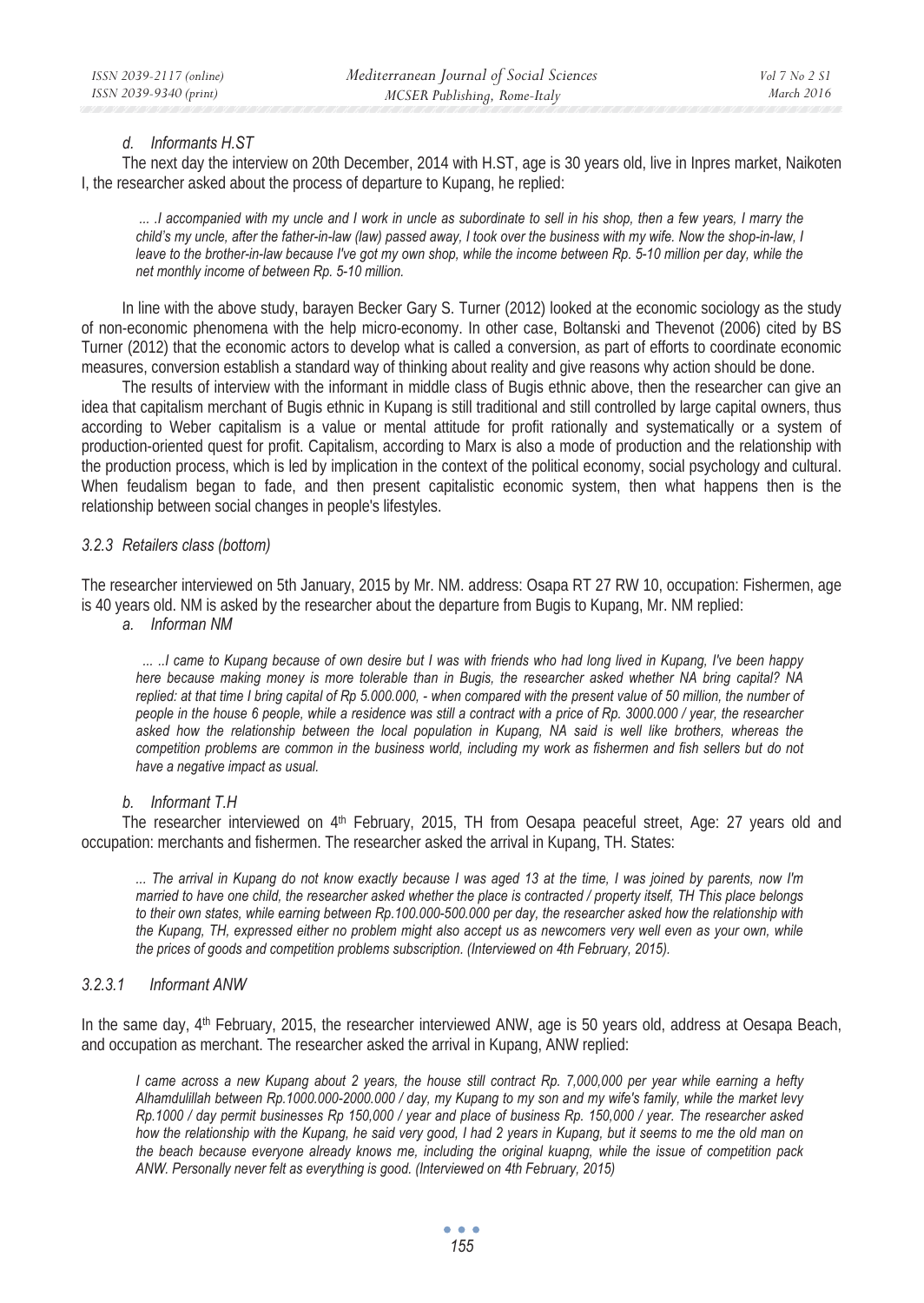## **4. Contributions of Bugis ethnic For Kupang Ethnic**

Kupang city development is very rapid because of the large share of Bugis ethnic in developing traditional markets, increase local revenues and employment of Kupang ethnic in various sectors of the efforts of Bugis ethnic in Kupang. Informant interviews with one of people Kupang ethnic, researchers in the field of Bugis ethnic stated contribution to the economy of the city of Kupang is very large, such as interviews with YN. YN, people of Kupang ethnic , 22 years old, stated that:

*Bugis ethnic presence in traditional markets Kupang greatly contributes to the economy of the city of Kupang, facilitate public / Kupang ethnic to buy daily necessities, developing traditional markets, enliven the market, increased revenues*  ethnic Kupang. Kupang ethnic happier shopping in the market traditional, compared to the modern market, so the *community / Kupang ethnic prefers market traditional, although there is a mall, while the contribution of Bugis ethnic against the Kupang very much like using ethnic Kupang employee / shopkeepers, employees in the company, crewmen boat, public transportation drivers, a personal driver. (interview dated December 2, 2014)* 

Researchers interviewed a Kupang ethnic on December 2, 2014, initials VR.L. , Inquire about Bugis ethnic contribution to the economy of the city of Kupang. VR.L replied: Bugis ethnic many developing traditional markets, building a shop, build a mini market, develop new areas, developing a modern fishing, employing Kupang ethnic as labor in the store, the fishermen fishing uses bagang, in the company, including economic contribution helps increase revenue Kupang ethnic.

Furthermore, on the same day, researchers interviewed JN. She is one of Kupang ethnic, on the economic contribution of the Bugis ethnic for the city of Kupang. JN replied: "Bugis ethnic in market instruction, oeba market, Oesapa market, greatly contributed to the city of Kupang, especially the development of the market, the economy, the development of the city of Kupang and absorb labor of Kupang ethnic in minimarket, fishing effort Bugis ethnic and improve labor income for Kupang ethnic who work with Bugis ethnic. One of the economic contributions to the mutual benefit of Bugis ethnic, Bugis ethnic needs a land to build the store for business and otherwise Kupang ethnic need money for various needs.

Researchers also interviewed VB about contribution of Bugis ethnic to the economy of the city of Kupang. VB derived from Kupang answer: the ethnic Bugis much to contribute to the economic development of the city of Kupang, especially the traditional market, we know from the first market Instruction, Oeba market, Oesapa market, still quiet. However, after Bugis ethnic existed, the development of the market is very developed and developing, all requirements / needs prepared at an affordable price, while the economic contribution clear as retribution markets every day, the payment of business licenses, payment of license place of business, payment of property taxes increases revenue (PAD/Pendapatan Asli Daerah) Kupang.

## **5. Conclusion**

- 1. The main factor that led to the Bugis ethnic in migrating to Kupang is because of family invitation, for economic reasons, better livelihood, cannot thrive in the wetland area because more narrow, not enough earnings for the family.
- 2. The economic development of Bugis ethnic migrants in Kupang very significantly contribute to the development of traditional markets in the city of Kupang. In line with the opinion of Polanyi et al (1957), Dalton (1961), Granovetter (1985), analysis of anthropological and sociological stressed market in the survival patterns of social organization and cultural significance, namely, economic behavior is not analyzed as a human activity that stands alone, but as inseparable from a wide variety of social, political and cultural, behavioral, institutions, and beliefs. An economic action has a strong delay in the context of social networks. Research Geetz Clifford (1977), on the market is an economic institution at once a way of life, a common style of economic activity that includes many aspects. The market is an entity that is not merely economic and sustain for the people's economy by bringing together sellers and buyers. Markets have responsibilities and functions are much more complex. The market becomes the arena of meeting various people's behavior, various shades of livelihood, trade, religion, immersive social system in the unity of ideas and activities. Sociologist interests towards the market, of course partially different from the concern of economists in the market, though certainly overlap with their concentration (economy). The term the market can bring a difference of meaning.